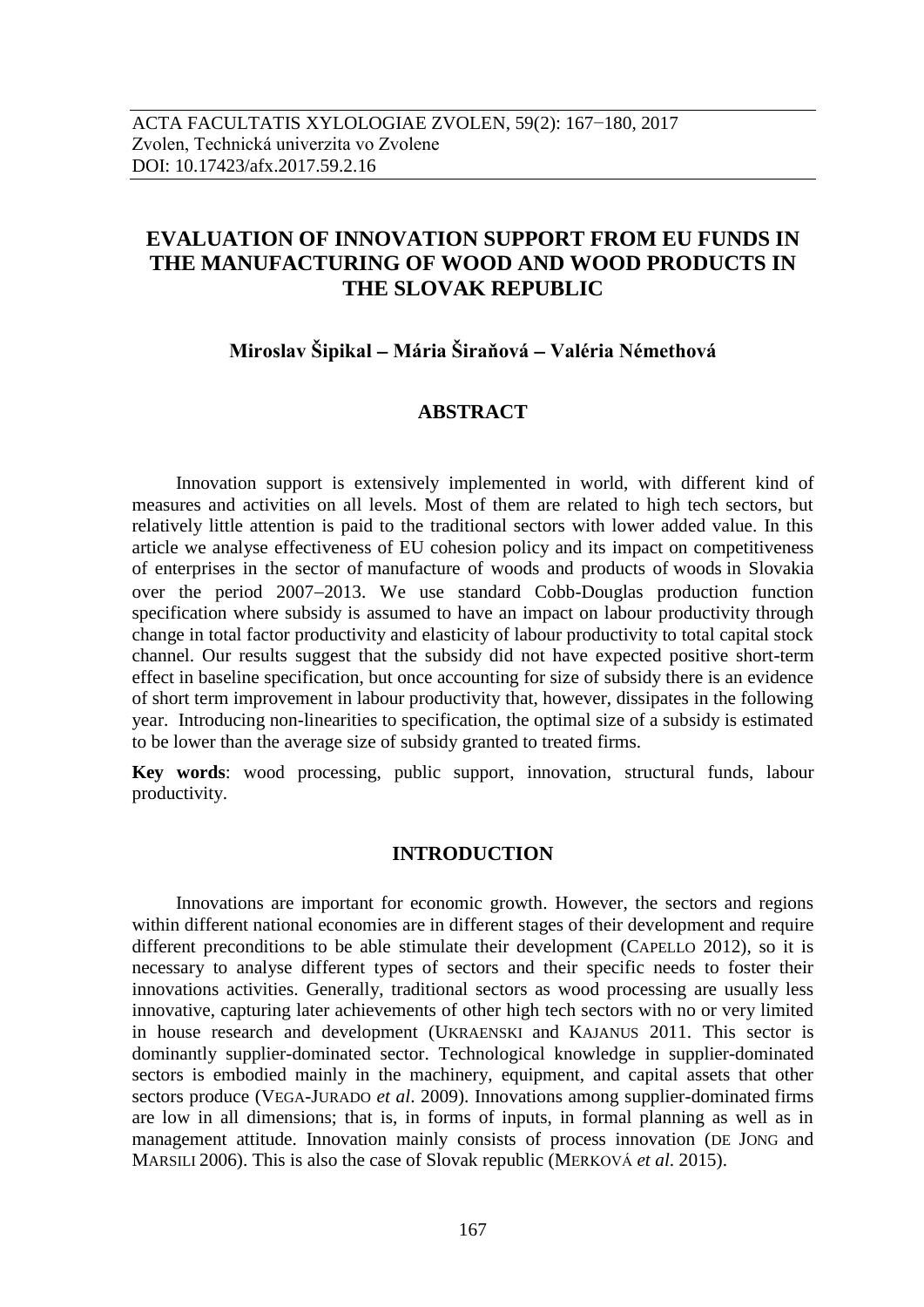The wood processing industry is among the traditional industrial sectors in Slovakia. In number of enterprises in Slovakia is fourth highest within European Union countries in 2010 (EUROSTAT 2017). However, despite of these numbers, sector is stagnating over the years in terms of sales and value added. Despite very high number of enterprises and above average wage adjusted labour productivity, average company was much smaller than in EU in 2010. More than 97% of them are small and medium enterprises (EUROSTAT 2017). The industry in Slovakia is one of less competitive and sustainable in Europe (VOCES *et. al*. 2012) is more and more at risk of losing comparative advantage (SUJOVÁ *et al*. 2015a). Slovakia has the highest comparative advantage in trade with raw wood material (PAROBEK 2016), but nearly no advantage in higher value added production. Domestic Slovak sawmills are typically small and use technologies that result in low recovery rates and inefficient use of raw materials (KAPUTA *et al*. 2016). A large part of the firms is established in locations where production capacities have existed for several tens of years. The region must therefore tackle the lock-in problem and pays very little attention to the creation of new market in main or related sectors. Also, foreign direct investments flow into businesses in the region, taking place on the basis of the acquisitions of the existing capacities of Slovak businesses (ŠIPIKAL 2013), resulting in lack of interaction among actors (RAMENSTEINER *et al*. 2005) and lead to not very innovative environment. Foreign investment brings more innovation culture into acquired companies, especially in the field of process innovations. On the other hand, many decision regarding non incremental innovations are done outside the country (ŠIPIKAL 2013). Isolationism cause many innovation barriers that has been internal to companies – lack of understanding of need for innovation planning, limited trust to public research institutions, unwillingness of management to support innovation culture (HORŇÁKOVÁ 2006). Innovations are oriented mainly on machinery equipment, with much less attention paid to intangible assets and innovations (MERKOVÁ *et.al.* 2015). As dominant innovation strategies, bigger companies mainly focus on the purchase of new technologies, while small companies are oriented on the innovations of the existing technology with the aim to meet the requirements of the existing standards (LOUČANOVÁ *et.al.* 2017). Sector is undercapitalized and Slovak firms in the industry consider financial and capital difficulties together with the limited access to capital to be one of the most significant barriers to their development activities (MERKOVÁ *et al.* 2015, KAPUTA *et al*. 2016). This lead to comparable lower innovation activities to other important sectors in Slovakia as automotive or engineering (ŠIPIKAL 2013).

The public policy programs should help to overcome mentioned difficulties. Governments pay a lot of attention to set up appropriate measures to support innovations. Also European Union through its cohesion policy tries to stimulate innovation in less developed regions. This support is complemented with other national, regional and also local resources of the member countries with evidence showing different effects of various types and forms of support (BONDONIO and GREENBAUM 2014). Latest years, clear decline of "one size fit all" policy (TÖDTLING and TRIPPL 2005) has led to various studies on what kind of support is appropriate in different conditions, sectors or regions (CAPELLO 2012). In the literature generally prevail micro-studies exploring the impact of public aid (REINKOWSKI *et al*. 2010). The impact can be reported briefly up to run, other measures cause mid-term response and rarely have long-term effects on supported entities (RODRÍGUEZ-POSE and FRATESI 2004).

Several possible measures are also implemented in Slovakia and most of them under cohesion policy or common agricultural policy of the European Union. Some of them are directly oriented on research (e.g. a government programs of Ministry of Education (known as "VEGA programs") and Slovak Research and Development Agency (known as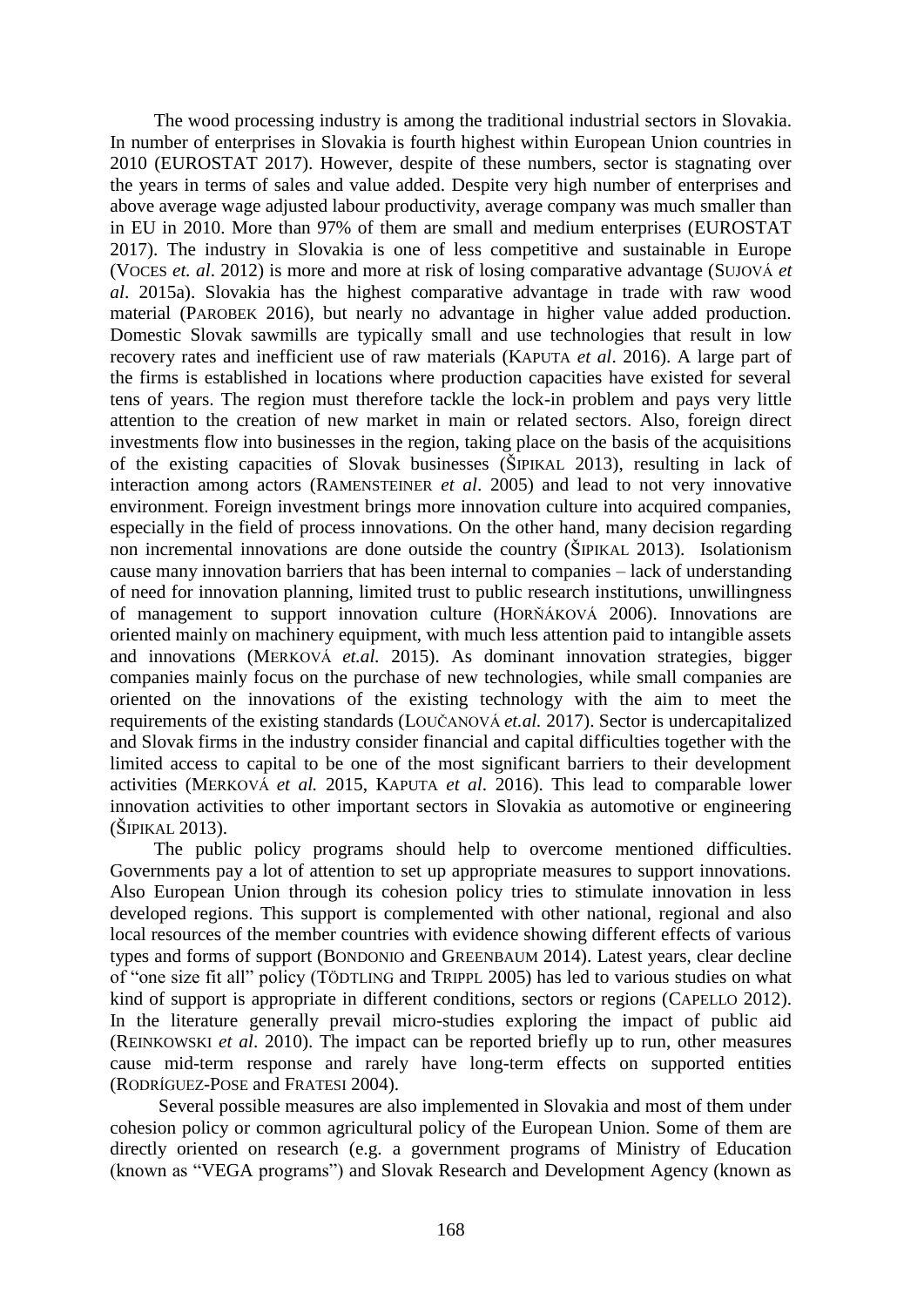"APVV programs") allowing universities to obtain research grants for specific basic research activities or Operational Programme Research and Development mainly for applied research and development grants for research institutions as well as private companies), some on cooperation among different institutions or creation of competence or technology centres (also within OP Research and Development). There are also possibilities from rural development programs (more in SARVAŠOVÁ *et al*. 2010). Other way of stimulating innovation activities is through direct support of competitiveness of enterprises, mainly by technology transfer programs (under Operational Programme Research and Development) or improvement of quality of workforce (under Operational Programme Education and OP Employment and social inclusion).

All this support except rural development programs is not oriented on particular sectors. However, implementation of this support always affects sectors differently and has different impact on them. Usually, policies has been favoured science-based innovation and high-tech industries, with the low-tech industries receiving less explicit political attention and support (HIRSCH-KREINSEN 2008). The criteria are usually set up to support higher value added enterprises but in some cases also traditional sectors obtain quite substantial proportion of innovation support, as e.g. also in Slovakia (ŠIPIKAL *et al*. 2017). Very limited studies are done on more specific sectoral influence of general public support programs. For traditional sectors and lagging regions, as it is our case, usually support of enterprises is not oriented on high research activities, but rather towards imitation of more successful enterprises in developed regions (CAPELLO 2012). As already mentioned, innovation in low-tech industries is based more on company's enabling configuration of resources rather than through R&D. As policy response, this very often lead to technology transfer programs which should for them provide better results as direct R&D support.

In this paper, such a technology transfer program measure 'Operational Programme Competitiveness and Economic Growth', 1.1. Innovation and Technology Transfers, submeasure 1.1.1 Support for Introducing Innovation and Technology Transfer is analysed. This measure covers state aid scheme to support the introduction of innovative and advanced technologies in industry and services. The scheme was open for all industrial sectors in less developed regions in Slovakia. This type of measure should be according to above mentioned studies very suitable for wood processing companies. It should help to solve their undercapitalization as well as it suits to their innovation strategies oriented on machinery equipment.

The analysis the impact of this support on selected traditional sector – Manufacture of wood and of products of wood and cork (NACE 16) was conducted. There are also other NACE sectors (Manufacture of Furniture and Manufacture of paper and paper products) including in wood processing industry, however, there was only limited number of companies supported within them, so only NACE 16 was analysed. This sector is very traditional in Slovakia and several studies deal with sector competitiveness and innovations (RAMENSTEINER *et al*. 2005; SUJOVÁ *et al*. 2015b; KAPUTA *et al*. 2016), but none of them related to policy evaluation of implemented measures. We choose one of such measures to evaluate influence of support on companies applying. Empirically, since firms in traditional sector with lower value added are neither active in patent submission nor separately record research and development expense (CAPELLO 2012), we focus our attention on investigating effects of support policy on improvement in firms' competitiveness. We follow the argument put forward by PEETERS and DE LA POTTERIE (2005) advocating existence of close link between innovative processes and increase in labour productivity that ultimately translates into higher firm's competitiveness. Empirically, competitiveness is defined as the nominal value of sales over number of employees (CompNet Task Force 2014). Labour productivity represents good measure of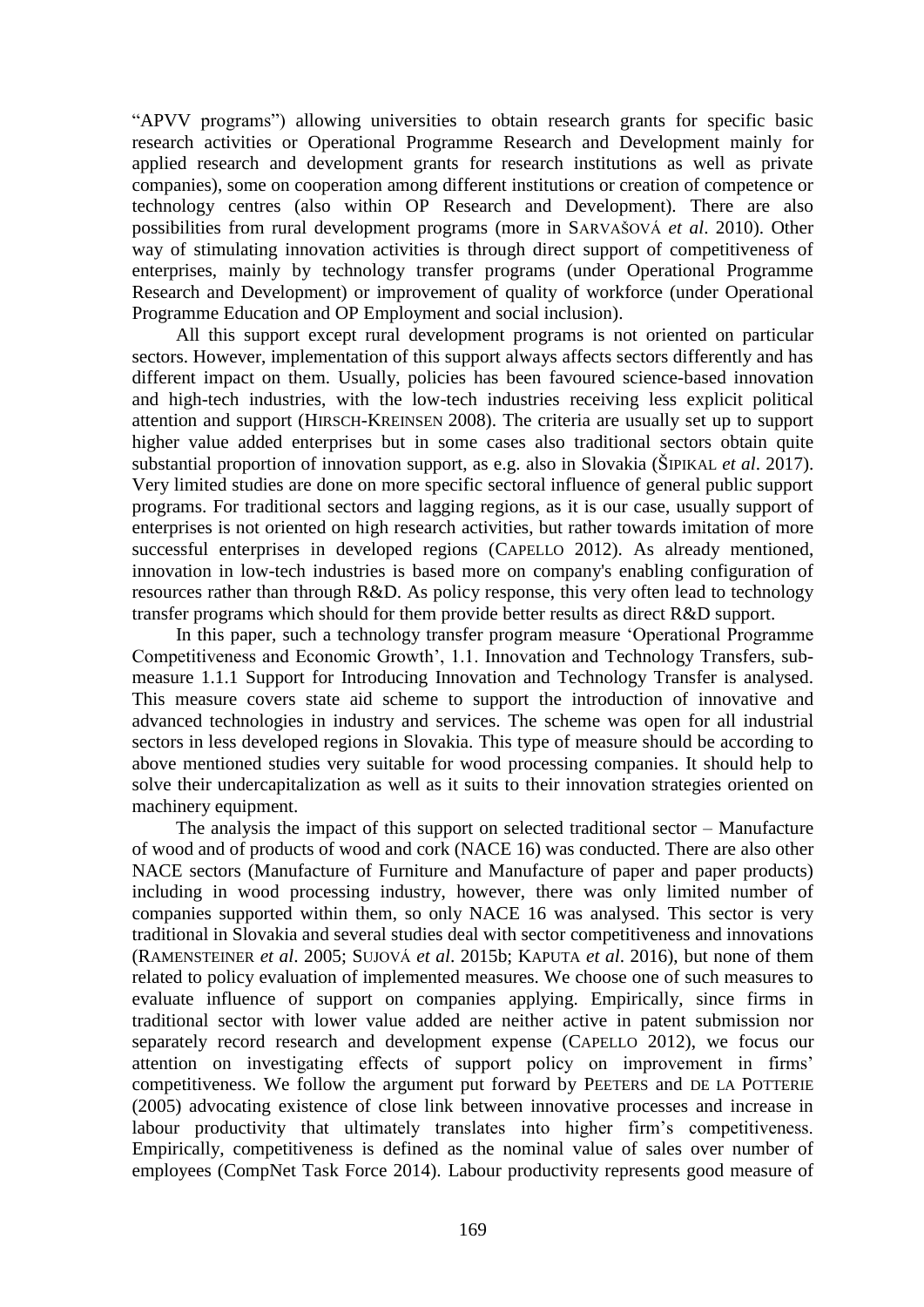competitiveness of companies, so it is appropriate indicator of efficiency of government support.

The aim of article is to estimate effect of subsidies within mentioned measure on labour productivity of supported companies in manufacturing wood and products of woods by using standard Cobb-Douglas production function and by comparing it with changes in labour productivity of non-supported companies applying for same support.

#### **METHODOLOGY**

For our analysis, we used six calls for grant applications for businesses in Slovakia within sub-measure 1.1.1 Support for Introducing Innovation and Technology Transfer. These calls (KaHR-111SP-0801, KaHR-111SP-0902, KaHR-111SP-1001, KaHR-111SP/LSKxP-1101, KaHR-111SP-1101, KaHR-111SP) were announced on yearly basis within the 2008–2012 period. Small and medium enterprises from all NUTS 2 regions of Slovakia, except Bratislava region, were eligible to apply under this scheme. As firms were allowed to participate in more than one call, no matter their success in the previous calls, the average monetary treatment is estimated per one firm rather than one project. The original list provided by the Ministry of Finance was adjusted in the following way before used for final estimation in order to increase innate consistency of the sample. Our dataset does not include group of sole-proprietors due to high non-reliability of data as this group is not required to make their yearly financial statements public in any form, contrary to the private and public companies. Additionally, regulatory and legislative conditions imposed on sole-proprietors differ from the regulation pertaining to the business conduct of public and private limited companies.

As the programming period 2007–2013 spans over 7 years and includes six separate calls in total, no regulation prohibited any individual firm to successfully apply for the subsidy in more than one successive round. Yet, as potential effects of the subsidy are likely to influence behaviour of a firm over a medium to long time horizon as well, inclusion of firms funded by subsidy more than once might introduce strong bias into our estimates. From methodological point of view, since we introduce lags associated with subsidy dummy and monetary effects for more than one year as part of our robustness check the potential overlapping effects of multiple subsidies would simply invalidate our estimates. From this reason we keep only those firms that successfully applied for a subsidy in exactly one round (treated group) and firms that unsuccessfully applied in at least one call (control group). As per official program requirements, we require firms to be established no later than one year before a call. In order to achieve minimum requirements or size of a dataset we work with unbalanced panel dataset. As part of the robustness check we keep only those firms that report consistent data on number of employees over entire period 2008–2013. The results do not change significantly.

As common in these types of studies, the selection bias due to correlation between unobserved characteristics and participation in the program might spoil estimated outcome. We advocate that the selection bias is likely to be minimized due to the following reasons. Firstly, the assessment criteria under this scheme heavily relied on quality of project submitted rather than past or present economic performance and characteristics of a firm applying for a subsidy. Additionally, our dataset includes only those firms that applied for the subsidy, both successfully or not. On top of that, possible existence of unobserved characteristics is expected to be captured by the cross-sectional fixed effects entering all specifications. By Hausmann test, the fixed-effect estimator with individual clustered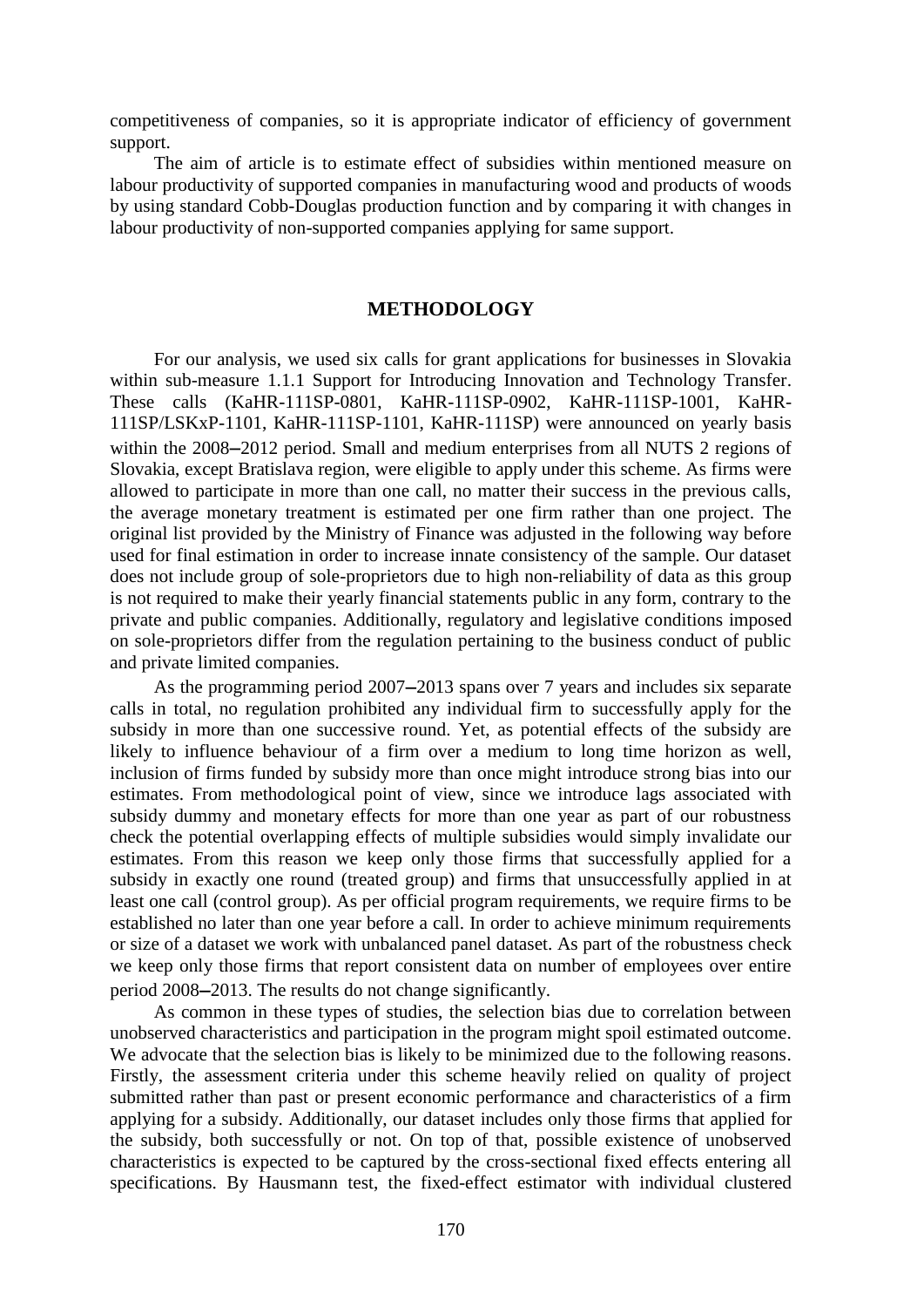robust standard errors applied in this study delivers also more efficient estimators in comparison to random-effect model.

For total number of enterprises, whose obtain (treated) or ask for support, but not obtain (non – treated), you can see table 1. The wood processing enterprises count for 2.98 percent of supported companies. There were more unsuccessful applicants than on average (75% compare to 63.98%). Support was quite unevenly distributed among regions, especially central Slovakia obtain much smaller portion compare to its share on industry and also compare number of applicants. Even despite the fact that industry is concentrated in central Slovakia, with more than half of whole Slovak Republic production.

| Region         | <b>BB</b> | KE       | NT | PО                  | TN       | TT | ZΑ  | Total |
|----------------|-----------|----------|----|---------------------|----------|----|-----|-------|
|                |           |          |    | NACE all, except 16 |          |    |     |       |
| Treated        | 36        | 39       | 33 | 46                  | 34       | 21 | 51  | 260   |
| Non-Treated    | 76        | 72       | 63 | 74                  | 59       | 42 | 76  | 462   |
| <b>Total</b>   | 112       | 111      | 96 | 120                 | 93       | 63 | 127 | 722   |
| <b>NACE 16</b> |           |          |    |                     |          |    |     |       |
| Treated        |           | $\Omega$ |    | 3                   | $\Omega$ |    | 2   | 8     |
| Non-Treated    | 8         |          |    | 4                   |          | 2  |     | 24    |
| <b>Total</b>   | 9         |          | 2  | 7                   |          | 3  | 9   | 32    |

**Tab. 1 Total number of enterprises received support from 1.1. measure.**

#### **Model specification**

The production function framework might serve as a basis to model growth or productivity of firms (e.g. HALL and MAIRESSE 1995; CAPRON and CINCERA 1998). In order to link innovation practices in firms with labour productivity serving as a measure of firm competitiveness we use standard Cobb-Douglas production function specification (CIN *et al*. 2014; DUCH *et al*. 2007; PEETERS and DE LA POTTERIE 2005).

Several counterfactual evaluation suggests determinants of aid effectiveness which distinctly include firm characteristics such as size of the company measured by number of employees (REINKOWSKI *et al*. 2010), with mostly expected to be negatively correlated with productivity of labor (AGUIAR and GAGNEPAIN 2017; CIN *et al*. 2014), or ownership or the age of the firm (DUCH – BROWN *et al.* 2011). Also market share could play a role, highly capital endowed companies with a bigger market share achieve comparably higher productivity (PEETERS and DE LA POTTERIE 2005; AGUIAR and GAGNEPAIN 2017).

Other determinants are related to support specifications. According to a number of empirical studies also critical for the support effect is the amount aid or support intensity (BONDONIO and GREENBAUM 2014). Important is also to undertake corporate investments that preceded the actual support and form of financing development projects (HUERGO *et al*. 2015). Not only the level but also the area of support is crucial - other effects have infrastructure projects and other are produced by soft - support projects such as education and investment in human resources (RODRÍGUEZ-POSE and FRATESI 2004). The actual impact of aid varies on the basis sector; generally greater effect on manufacturing industry compared to other sectors such as services (HUERGO *et al*. 2015).

The set of exogenous variables is represented by the  $X<sup>j</sup>$  vector including firm, sector and regional characteristics (see Table 2). Time-invariant firm, sectoral or regional characteristics will be captured by the fixed-effect dummy variable. Time dummies capture common trend in year-to-year fluctuations in labour productivity caused by potential macroeconomic or other shocks. In order to control for size of a firm we use log of number of employees, and investment intensity.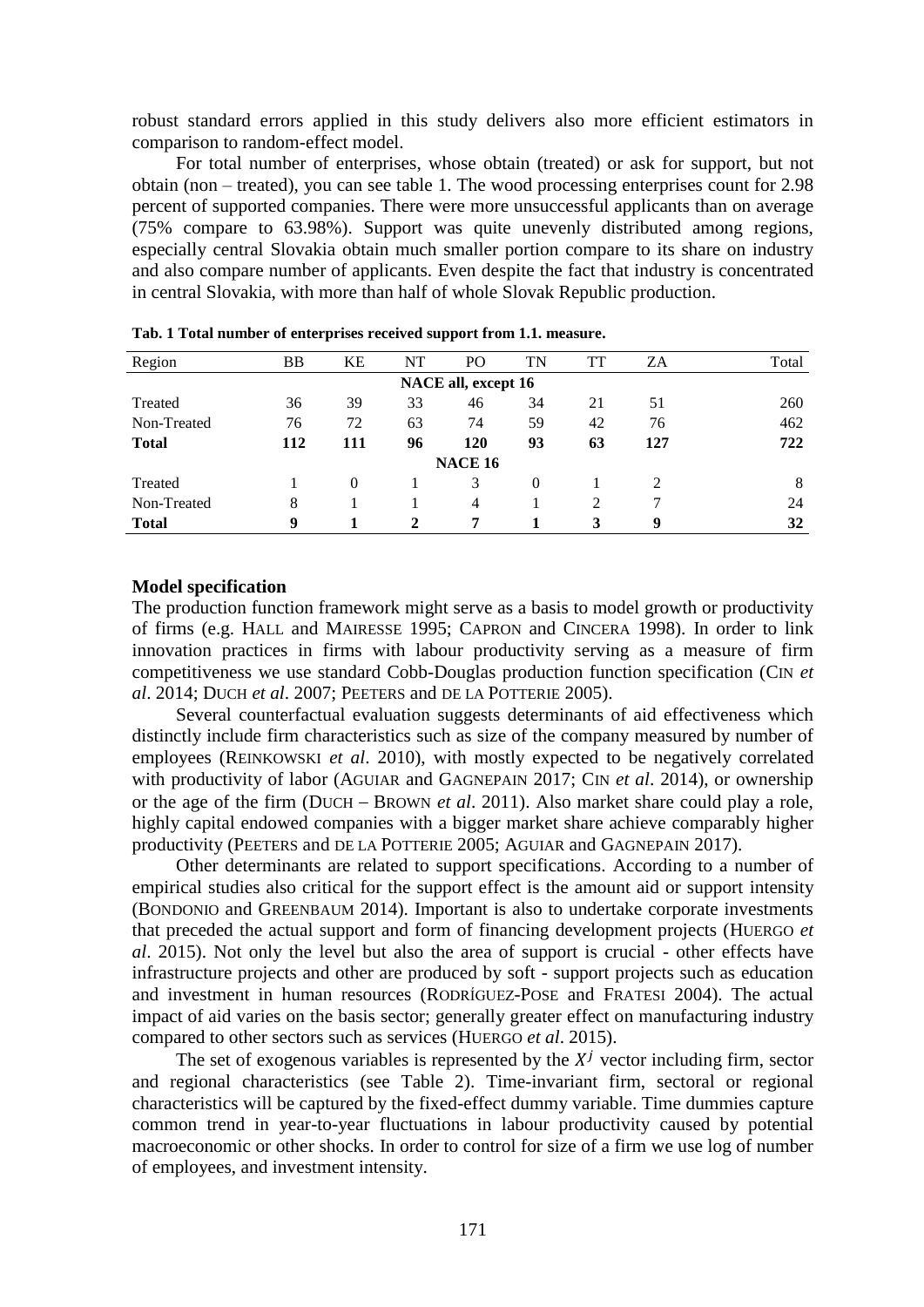Investments into human capital are approximated by average employee costs. Higher labour costs serves to capture higher average wage level that is often positively associated with higher quality of labour capital leading to higher firm productivity (e.g. ABOWD *et al*. 1999; BUHAI *et al*. 2008; HELLERSTEIN *et al*. 1999). Maturity of a firm is captured by the variable measured as years of activity since firm's foundation year. The dominant position of a firm within the sector is approximated by ratio of firm sales to total sales of a sector (AGUIAR and GAGNEPAIN 2017). The only time-varying sector characteristics is approximated by log of total sales per sector defined by the first number of the NACE 2 revised specification. Time variant regional differences are captured by the variables measuring level of unemployment, population living in the nearby area and level of economic development measured by GDP per capita.

| Specification            | Description                                                                                                  | Source                                                                                         |
|--------------------------|--------------------------------------------------------------------------------------------------------------|------------------------------------------------------------------------------------------------|
| Treatment                | Dummy variable, 1=treated                                                                                    | Ministry of Economy of the Slovak republic,<br>Slovak Innovation and Energy Agency             |
| Monetary<br>effect       | Value of subsidy, th EUR                                                                                     | Ministry of Economy of the Slovak republic,<br>Slovak Innovation and Energy Agency             |
| Q                        | Total sales, th EUR                                                                                          | Orbis database, Register of Financial Statements<br>Ministry of Finance of the Slovak Republic |
| K                        | Net book value of fixed assets<br>(tangibles and intangibles), th EUR                                        | Orbis database, Register of Financial Statements<br>Ministry of Finance of the Slovak Republic |
| L                        | Number of employees by separate<br>groups                                                                    | Orbis database, Register of Financial Statements<br>Ministry of Finance of the Slovak Republic |
| $K^*$                    | Amount of fixed tangible and<br>intangible assets, th EUR                                                    | Orbis database, Register of Financial Statements<br>Ministry of Finance of the Slovak Republic |
| Cost                     | Employee costs, th EUR                                                                                       | Orbis database, Register of Financial Statements<br>Ministry of Finance of the Slovak Republic |
| Age                      | Years of activity since foundation<br>year                                                                   | Register of Commerce of the Slovak republic                                                    |
| Sector<br>dominance      | Ratio of firm's sales to total sales in<br>sector of its activity at level 1 by<br>NACE2 rev. classification | Statistical Office of the Slovak republic                                                      |
| Total sales in<br>sector | Total sales of the sector at level 1 by<br>NACE2 rev. classification, th EUR                                 | Statistical Office of the Slovak republic                                                      |
| Unemploymen              | Unemployment rate at LAU1 level, %                                                                           | Statistical Office of the Slovak republic                                                      |
| Population               | Number of citizens at LAU2 level, %                                                                          | Statistical Office of the Slovak republic                                                      |
| GDP p.c.                 | GDP p.c. in current prices at NUTS3<br>level, th EUR                                                         | Statistical Office of the Slovak republic                                                      |

**Tab 2. Data Sample Characteristics and Sources.**

We estimate the effect of EU subsidy by two models; once assuming that the subsidy affects total factor productivity of a firm and once accounting for the effect of a subsidy on elasticity of a labour productivity to total capital stock. Due to the perfect collinearity of effect on total factor productivity and effect on capital stock we estimate both models separately. Additionally, we assume that the effect of a subsidy granted in year  $t$  affects firm productivity with a lag of one year due to the administrative requirements related to the implementation of a project.

As in CIN *et al*. (2014) we express labour productivity of a firm in logarithmic form while assuming constant returns to scale  $(\beta_1 + \beta_2 = 1)$ . Firstly, the innovation subsidies are expected to increase companies' competitiveness thus affecting the total factor productivity. This is modelled as follows: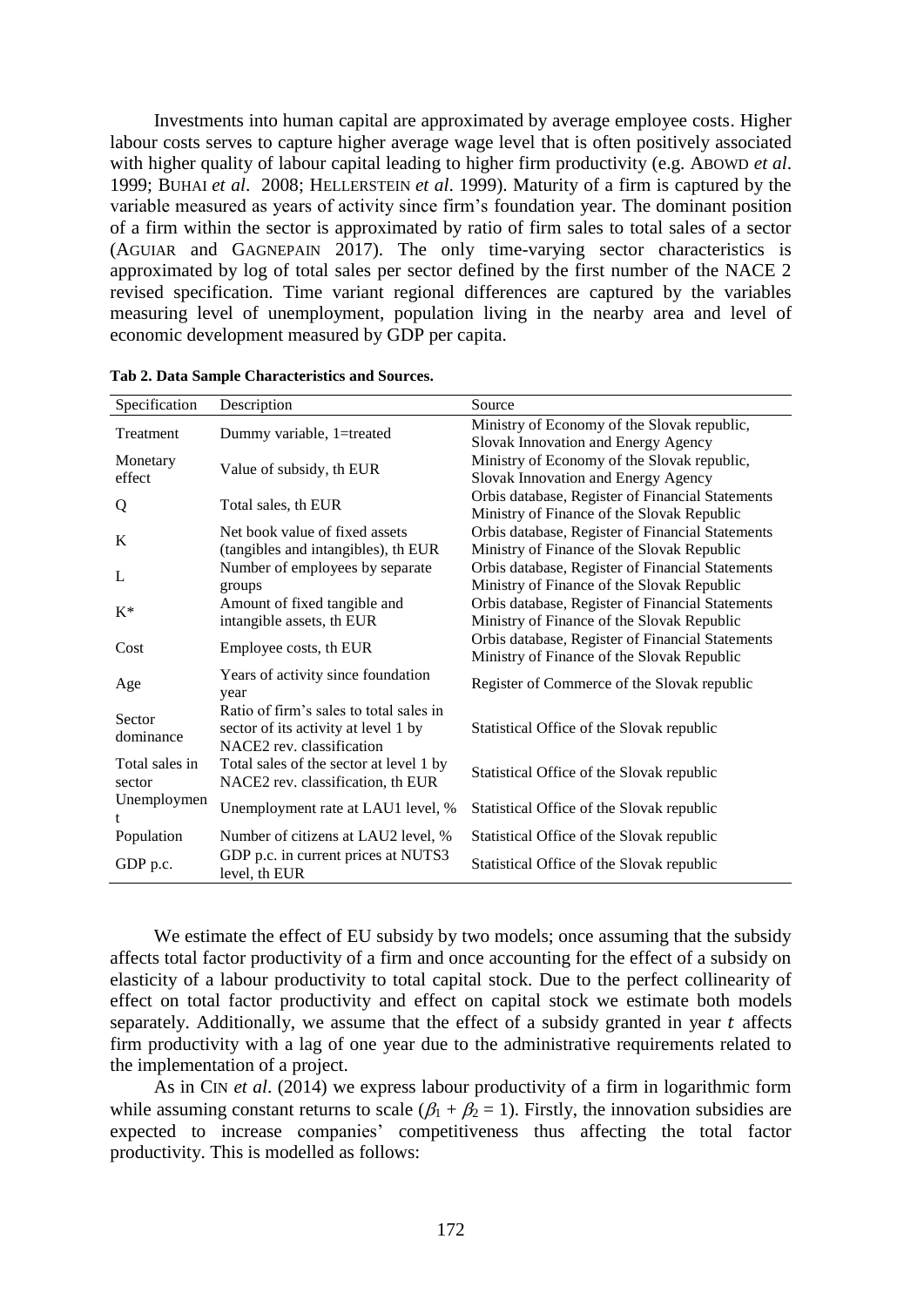$$
\ln(Q_{it}/L_{it}) = \ln(A_{it}) + \gamma_1 \ln(A_{it}) D_{it-j} + \beta_1 \ln(K_{it}/L_{it}) + \beta_j X_{it}^j + \mu_i + \theta_t \tau_t + \varepsilon_{it} \tag{1}
$$

where  $D_{it-i}$  denotes zero-one dummy having values of one for a firm i being treated by subsidy in year  $t - j$ ,  $X_{it}^{j}$  is a set of other explanatory variables taken from the relevant literature,  $\mu_i$  time-invariant firm-specific characteristics,  $\tau_t$  time dummy for a year  $\tau$ , and  $\varepsilon_{it}$  time varying error distributed independently across firms and independently across of all  $\mu_i$ .

Secondly, EU funding might be expected to affect responsiveness of labor productivity to an increase of capital stock of a company while investing into purchase of new machinery or other intangible assets. This effect might be modelled in the following way:

$$
\ln(Q_{it}/L_{it}) = \ln(A_{it}) + \gamma_1 \ln(K_{it}) D_{it-j} + \beta_1 \ln(K_{it}/L_{it}) + \beta_j X_{it}^j + \mu_i + \theta_t \tau_t + \varepsilon_{it} \tag{2}
$$

where  $D_{it-1}$  denotes zero-one dummy having values of one for a firm i being treated by subsidy in year t – j,  $K_{it}$  level of capital stock for a firm i at time t,  $X_{it}^{j}$  is a set of other explanatory variables taken from the relevant literature,  $\mu_i$  time-invariant firm-specific characteristics,  $\tau_t$  time dummy for a year  $\tau$ , and  $\varepsilon_{it}$  time varying error distributed independently across firms and independently across of all  $\mu_i$ .

Estimation of the models (1) and (2) as a special case of the error component models requires a special approach. When  $\mu_i$  is a random component with a distribution independent of the observed right-hand side variables, then the conventional generalized least squares produces consistent and efficient estimator. However, if the firm specific effect is correlated with  $\varepsilon_{it}$  due to the existing link between  $D_{it-j}$  and  $\mu_i$ , then the OLS estimator of the policy parameter  $\gamma_1$  could produce a simultaneity bias. Since our dataset includes only firms that applied for the subsidy, thus manifesting the so-far unobserved innate abilities to some extent, we assume that the simultaneity bias is to be reduced.

From the policy makers' point of view it might be important to reveal optimal size of a subsidy expressed in monetary terms. If there exists an optimal size of a subsidy the nonlinear nature of link between labour productivity and subsidy size will be captured by inclusion of squared term in equations [1] and [2]. Hence, the model in [1] is adjusted in the following way with size of a subsidy replacing the dummy variable:

$$
\ln(Q_{it}/L_{it}) = \ln(A_{it}) + \gamma_1 \ln(A)\varphi_{it-j} + \gamma_2 \ln(A)\varphi_{it-j}^2 + \beta_1 \ln(K_{it}/L_{it}) + \beta_j X_{it}^j + \mu_i + \theta_t \tau_t + \varepsilon_{it}
$$
(3)

where  $\varphi_{it-i}$  denotes value of the EU subsidy to a firm i in year t – j, K<sub>it</sub> level of capital stock for a firm i at time t,  $X_{it}^{j}$  is a set of other explanatory variables taken from the relevant literature,  $\mu_i$  time-invariant firm-specific characteristics,  $\tau_t$  time dummy for a year  $\tau$ , and  $\varepsilon$ <sub>it</sub> time varying error distributed independently across firms and independently across of all μ<sub>i</sub>.

In this manner, the model in [2] is adjusted to account for a non-linear relationship between labour productivity and EU subsidy in the following way:

$$
\ln(Q_{it}/L_{it}) = \ln(A_{it}) + \gamma_1 \ln(K_{it})\varphi_{it-j} + \gamma_2 \ln(K_{it})\varphi_{it-j}^2 + \beta_1 \ln(K_{it}/L_{it}) + \beta_j X_{it}^j + \mu_i + \theta_t \tau_t + \varepsilon_{it} \tag{4}
$$

where  $\varphi_{it-i}$  denotes value of the EU subsidy to a firm i in year t – j, K<sub>it</sub> level of capital stock for a firm i at time t,  $X_{it}^{j}$  is a set of other explanatory variables taken from the relevant literature,  $\mu_i$  time-invariant firm-specific characteristics,  $\tau_t$  time dummy for a year τ, and  $\varepsilon_{it}$  time varying error distributed independently across firms and independently across of all μ<sub>i</sub>.

As discussed in the previous section, the  $\varepsilon_{it}$  must fulfill all the standard conditions and effect of subsidy is expected to materialize one year after subsidy had been granted.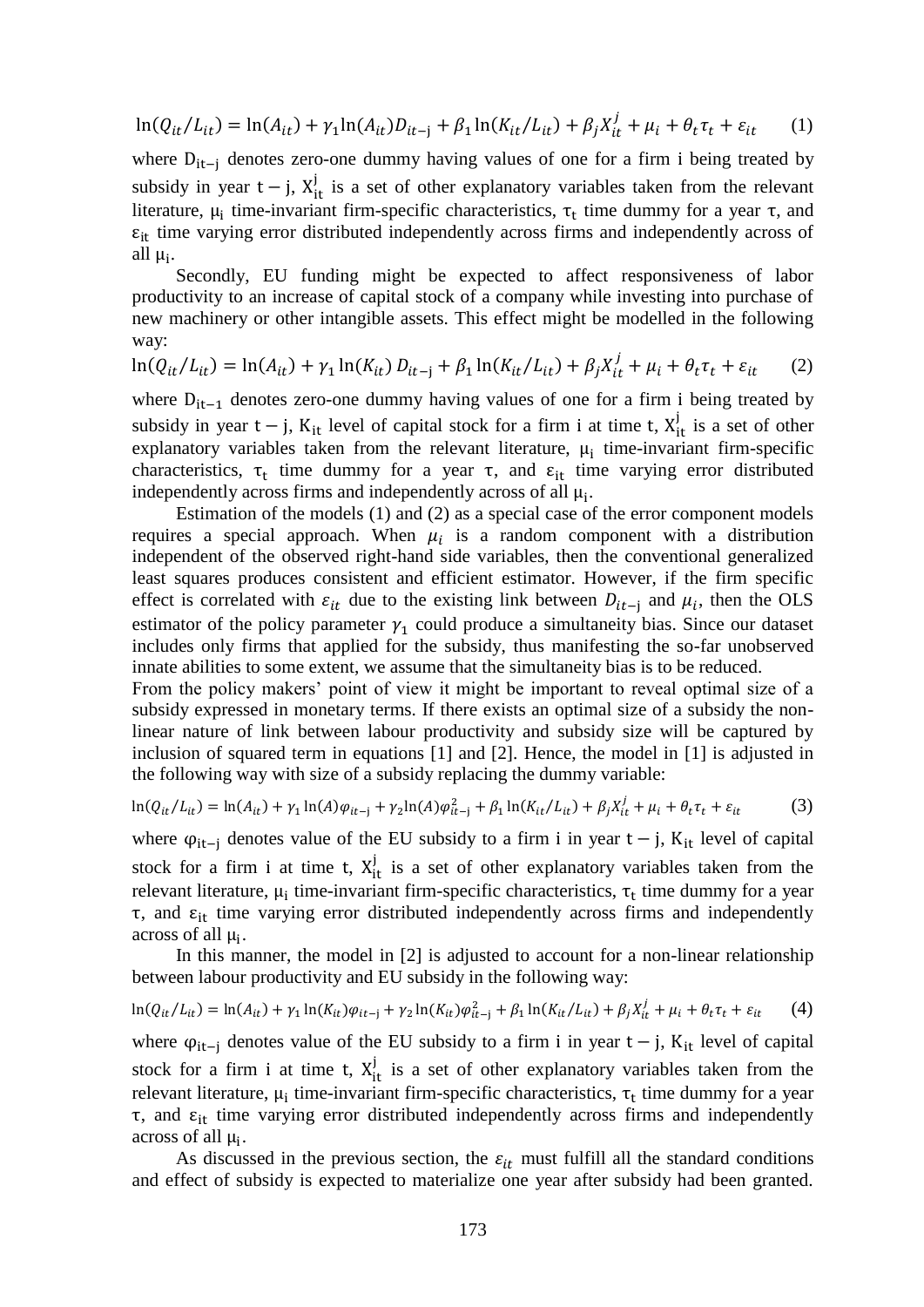The effect of subsidy is assumed to materialize with one year lag in baseline specification, hence putting  $j$  equal to one in (1) to (4). As part of the analysis investigating sustained effects of subsidy we estimate (1) to (4) with  $j$  equal to two (two-year lagged effect). However, these results should be taken with enough grain of salt as clustering of support granted in 2011 and 2012 years decreases number of treated firms to half in this subsample.

#### **RESULTS AND DISCUSSION**

Before economic modelling of the subsidy effects, the comparison of supported enterprises with other sectors shows that grant receivers are smaller companies (average number of employees was around 35% compare to average of all enterprises), with much lower average cost per employee. More detailed comparison is in table 3.

|                          |         | All enterprises | NACE 16 |       |  |  |
|--------------------------|---------|-----------------|---------|-------|--|--|
| Variable                 | Mean    | Mean            | Mean    | Mean  |  |  |
|                          | 2008    | 2013            | 2008    | 2013  |  |  |
| Sales per employee       | 134.27  | 132.68          | 167.71  | 73.64 |  |  |
| # of employees           | 101.62  | 93.94           | 38.40   | 31.60 |  |  |
| Cost per employee        | 12.59   | 13.31           | 6.97    | 7.61  |  |  |
| Capital intensity        | 49.44   | 77.61           | 52.40   | 37.79 |  |  |
| Age (years)              | 9.15    | 14.15           | 6.20    | 11.20 |  |  |
| Monetary treatment (EUR) | 782 798 |                 | 517881  |       |  |  |

**Tab. 3 Comparison of supported enterprises.**

As can be seen, also average grant awarded and cost per employees are smaller than average. However, key difference is regarding development of sales per employees, which goes down quite dramatically in supported companies in the sector as result of crisis, even when comparing with non-treated firms in NACE 16 (they only dropped by 20%).

The EU subsidy aims to motivate build-up of innovation potential of treated firms that will lead to increase in capital stock as well improvement in its utilization in its initial phases. If the transfer or innovation practices are successful, it will be ultimately translated into increase in labour productivity leading to better competitiveness. Based on this reasoning, in this section we present results of estimations analysing change in labour productivity in treated firms by fixed effect estimator (Table 4).

Model I (column 1 and 2) investigates presence of improvement in total factor productivity with and without sector dominance variable. Firms achieving higher share on total sectoral production are associated with higher labour productivity, a finding robust across all specification. Our outcomes are expected to be robust to potential effects of endogeneity due to the inclusion of this variable (higher productivity improves sector dominance), as estimations across all models are stable and keep their statistical (in-) significance.

In both cases the baseline specification with dummy variable distinguishing supported from non-support firms does not deliver statistically significant results. This confirm mixed results from previous studies. Support for firms to increase their innovation activities and competitiveness has or should have regularly positive impact in terms of stated objectives of policy measures (REINKOWSKI *et al*. 2010), but some studies show not significant, zero or even negative effects of public interventions to support innovation (LACH 2002). Hence, in this specification the EU subsidy did not lead to improvement in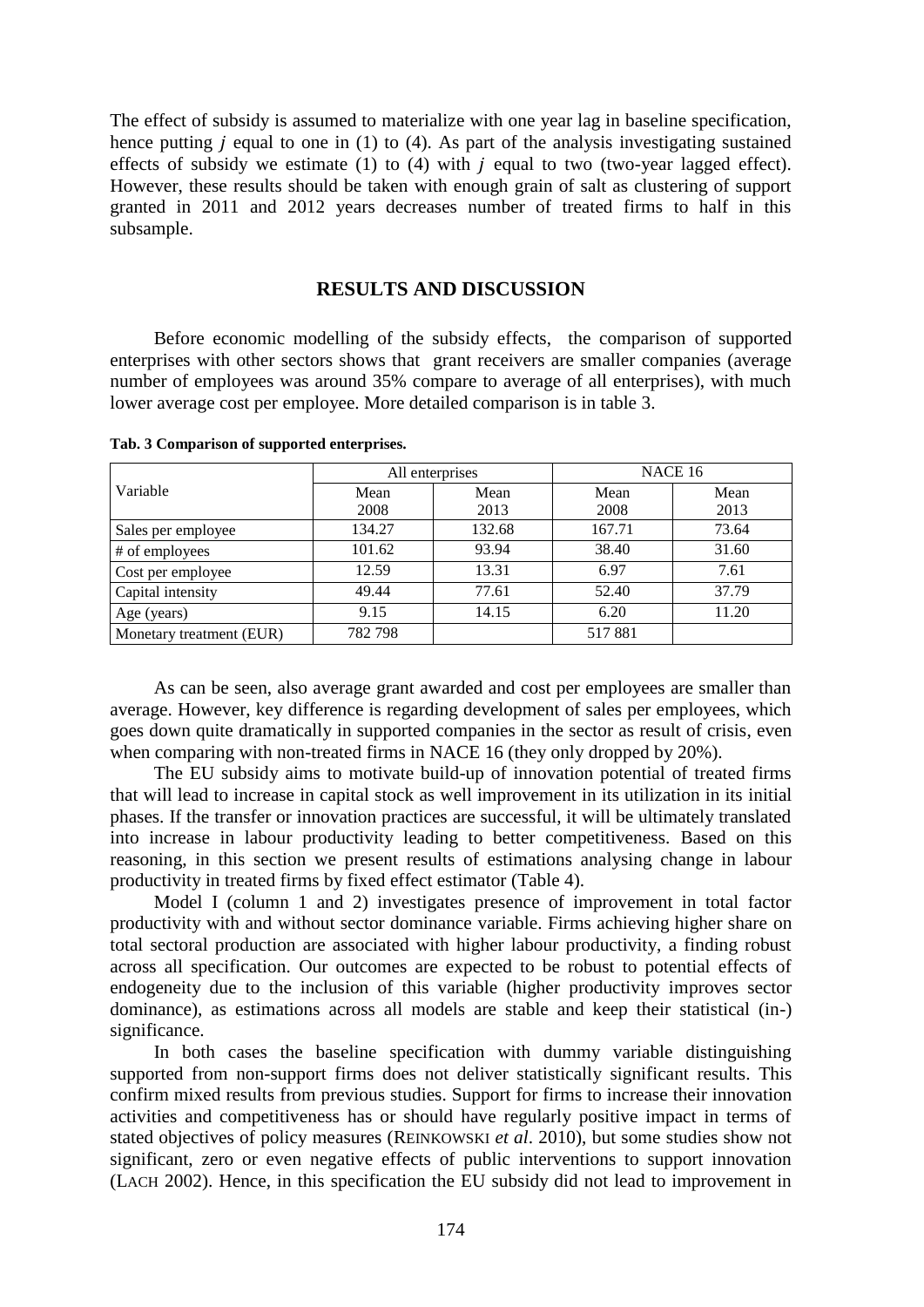utilization of capital via various channels (R&D development, increasing labour expertise or introduction of new innovative practices) into production process. The same holds for models estimating possible effects of EU subsidy on capital elasticity of labour production (Model II, column 3 and 4). This was probably due only later purchase of similar technologies in these companies. It looks like this support only led to distort competition without very high impact on the productivity of the sector. These results are similar to be found by qualitative studies (ŠIPIKAL 2013). In this respect, however, this sector is not different from other industrial sectors.

Contrary to the standard estimations with dummy variable, models III and IV integrating size of a subsidy into regression specification deliver statistically significant results in all specification at 5 and 1 percent level of significance. On top of that, the existence of optimal thresholds for subsidy size is confirmed by statistically significant negative sign associated with squared term of treatment variable. Hence, taking into account not only a simple act of granting subsidy (dummy variable) but also volume effects of such a subsidy seems to be crucial. On average, nonlinear function linking labour productivity and EU subsidy achieves its optimum around 336 th EUR for model III (total factor productivity) and very similar for model IV (elasticity of substitution).

On one hand, improvement in R&D and innovation processes and utilization of capital requires not only longer time to materialize, but is also likely to be associated with higher requirements on monetary support. On average, the value of subsidy granted in our sample of firms (Table 2) is set around 517 th EUR, an amount which represents around double of optimal value of subsidy derived from our model. Hence, majority of firms tend to find themselves in a region of increasing total returns to labour productivity given the size of a subsidy. This might suggest that this sector is more technologically demanding than the EU subsidy initially assumed requiring higher funding for expenditures on R&D and innovation processes. Since we do not have data that would allow for a more disaggregate analysis we cannot specify the channel through which the change occurs but can only conclude that the funding has been used to improve labour productivity. On the other hand, shift to optimal improvement in output elasticity of capital does not depend on higher subsidy expenditure as the threshold is set at approximately 336 th EUR. This is different compared to all enterprises where the optimal level was more than twofold higher than average support (SZITÁSIOVÁ *et al*. 2016). Since the EU subsidy allows also for replacement of old-fashioned technologies by newly created ones the pure act of replacement leading to higher labour production elasticity might be delivered by a lower amount of money than average subsidy.

Among the set of control variables, negative coefficient for size of a firm approximated by size of labour force might point to the negative returns to scale in case of the labour as an input factor of production, as indicated also in other studies (e.g. CIN *et al*. 2014, AGUIAR and GAGNEPAIN 2017). In other words, indication of the negative marginal returns to labour should lead companies to substitute labour for capital in order to increase their productivity, a behaviour that we expect firms included into our dataset to follow. Additionally, firms in this sector tend to benefit from smaller size allowing them to utilize production inputs in a more efficient way rather than suffering from diseconomies of scale as in the case of bigger firms (e.g. co-ordination problems, X-inefficiency). However, this factor should be studied and discussed in more details in order to be able to understand this result since the literature does not provide a decisive empirical evidence on effects of size on productivity (e.g. CIN *et al*. 2014 reports negative effect, DUCH *et al*. 2014 reports positive effect).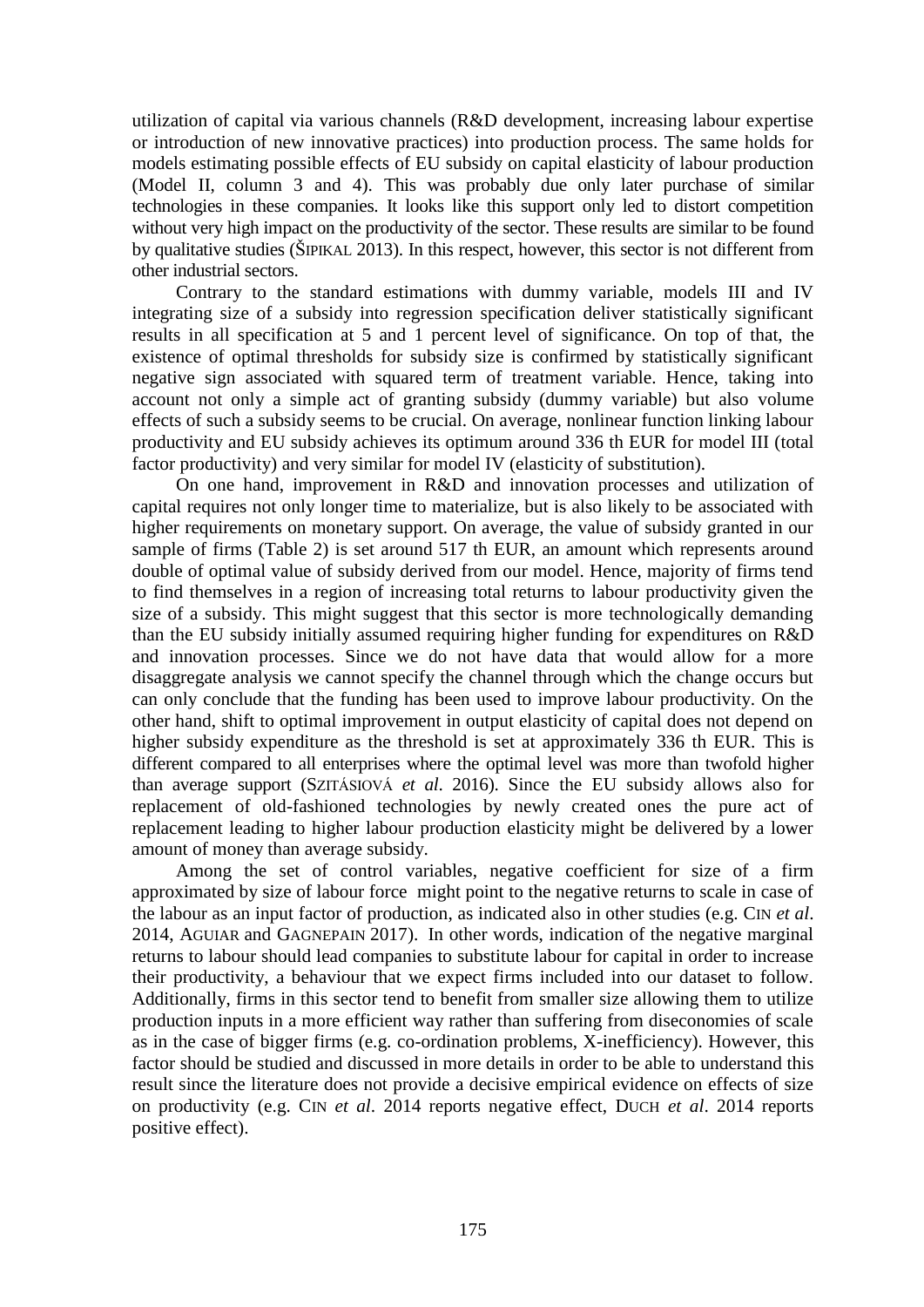| Model                            | Model I     |            | Model II    |            | Model III  |            | Model IV   |            |
|----------------------------------|-------------|------------|-------------|------------|------------|------------|------------|------------|
| Constant                         | 27.47       | 29.77      | 28.31       | 30.71      | 35.07      | 36.60      | 35.38      | 37.00      |
|                                  | (0.269)     | (0.288)    | (0.249)     | (0.265)    | (0.135)    | (0.174)    | (0.124)    | (0.160)    |
| L1.treatment                     | 0.057       | 0.122      |             |            |            |            |            |            |
|                                  | (0.722)     | (0.467)    |             |            |            |            |            |            |
| $L1$ .treatment*ln $(K)$         |             |            | 0.012       | 0.022      |            |            |            |            |
|                                  |             |            | (0.594)     | (0.366)    |            |            |            |            |
| L1. Monetary effect              |             |            |             |            | $1.202**$  | 1.385**    |            |            |
|                                  |             |            |             |            | (0.017)    | (0.020)    |            |            |
| L1. Monetary effect              |             |            |             |            |            |            |            |            |
| squared                          |             |            |             |            | 1.788***   | 1.851***   |            |            |
|                                  |             |            |             |            | (0.000)    | (0.001)    |            |            |
| L1. Monetary                     |             |            |             |            |            |            |            |            |
| $effect*ln(K)$                   |             |            |             |            |            |            | $0.191***$ | $0.218**$  |
|                                  |             |            |             |            |            |            | (0.008)    | (0.010)    |
| L1. Monetary effect              |             |            |             |            |            |            |            |            |
| squared* $ln(K)$                 |             |            |             |            |            |            | $0.286***$ | $0.294***$ |
|                                  |             |            |             |            |            |            | (0.000)    | (0.000)    |
| Age                              | 0.010       | $-0.017$   | 0.009       | $-0.017$   | 0.030      | $-0.000$   | 0.030      | 0.000      |
|                                  | (0.844)     | (0.760)    | (0.856)     | (0.758)    | (0.524)    | (0.995)    | (0.545)    | (1.000)    |
|                                  | $-0.567***$ |            |             |            |            |            |            |            |
| $Size = ln(L)$                   |             | $0.438**$  | $-0.570***$ | $-0.443**$ | $0.579***$ | $-0.443**$ | $0.584***$ | $0.450***$ |
|                                  | (0.000)     | (0.016)    | (0.000)     | (0.013)    | (0.000)    | (0.018)    | (0.000)    | (0.009)    |
| Capital intensity $=$            | $0.215**$   | $0.319**$  | $0.213**$   | $0.316***$ | $0.212**$  | $0.322***$ | $0.210**$  | $0.319***$ |
| ln(K/L)                          |             | *          |             |            |            |            |            |            |
|                                  | (0.036)     | (0.005)    | (0.036)     | (0.005)    | (0.037)    | (0.005)    | (0.039)    | (0.005)    |
| $Employee costs =$<br>ln(Cost/L) | $0.175**$   | $0.197*$   | $0.173**$   | $0.194*$   | $0.172**$  | $0.194*$   | $0.170**$  | $0.191*$   |
|                                  | (0.034)     | (0.065)    | (0.035)     | (0.065)    | (0.029)    | (0.063)    | (0.030)    | (0.064)    |
| $L1.$ ln(Sector                  | $0.268*$    |            | $0.264*$    |            | $0.287*$   |            | $0.284*$   |            |
| dominance)                       | (0.095)     |            | (0.099)     |            | (0.076)    |            | (0.078)    |            |
| L1.ln(Unemploymen                |             |            |             |            |            |            |            |            |
| t)                               | 0.221       | 0.349      | 0.226       | 0.351      | 0.183      | 0.321      | 0.185      | 0.321      |
|                                  | (0.263)     | (0.136)    | (0.253)     | (0.132)    | (0.357)    | (0.174)    | (0.345)    | (0.173)    |
| L1.ln(Population)                | $-0.205$    | $-0.443$   | $-0.258$    | $-0.496$   | $-0.469$   | $-0.702$   | $-0.483$   | $-0.718$   |
|                                  | (0.839)     | (0.733)    | (0.797)     | (0.700)    | (0.621)    | (0.585)    | (0.606)    | (0.572)    |
| L1.ln(GDP p.c.)                  | $-1.155$    | $-1.401$   | $-1.181$    | $-1.429$   | $-1.475$   | $-1.689$   | $-1.488$   | $-1.703$   |
|                                  | (0.373)     | (0.316)    | (0.357)     | (0.299)    | (0.233)    | (0.205)    | (0.221)    | (0.192)    |
| <b>Time dummies</b>              | <b>YES</b>  | <b>YES</b> | <b>YES</b>  | <b>YES</b> | <b>YES</b> | <b>YES</b> | <b>YES</b> | <b>YES</b> |
| $R_2$                            | 0.827       | 0.815      | 0.827       | 0.816      | 0.840      | 0.826      | 0.840      | 0.827      |
| F                                | 152.38      | 93.76      | 153.13      | 94.83      | 236.29     | 165.04     | 232.21     | 160.07     |
| Number of                        |             |            |             |            |            |            |            |            |
| observations                     | 127         | 130        | 127         | 130        | 127        | 130        | 127        | 130        |
| Number of groups                 |             |            |             |            |            |            |            |            |
| (firms)                          | 29          | 30         | 29          | 30         | 29         | 30         | 29         | 30         |
| Optimal monetary                 |             |            |             |            |            |            |            |            |
| effect $I$ (th EUR)              |             |            |             |            | 336 065    | 374 100    |            |            |
| Optimal monetary                 |             |            |             |            |            |            | 336 136    | 370 308    |
| effect II (th EUR)               |             |            |             |            |            |            |            |            |

#### **Tab. 4 Support effects estimates.**

Note: \* denotes significance at 10 percent level, \*\* denotes significance at 5 % level, \*\*\* denotes significance at 1 % level. P-values in parenthesis. Treatment represents zero-one dummy variable for EU subsidy. Monetary effect stands for value of EU subsidy in EUR. K denotes stock of fixed assets (tangibles and intangibles), L number of employees. Source: authors´ calculation.

Age of a company does not contribute to firm's performance in any of specification, finding not uncommon in other studies (CIN *et al*. 2014). The labour productivity is positively associated with the capital intensity captured by capital-labour ratio as building up of both tangible and intangible assets should lead to higher performance. The projects supported by this particular EU subsidy allows for replacement of old-fashioned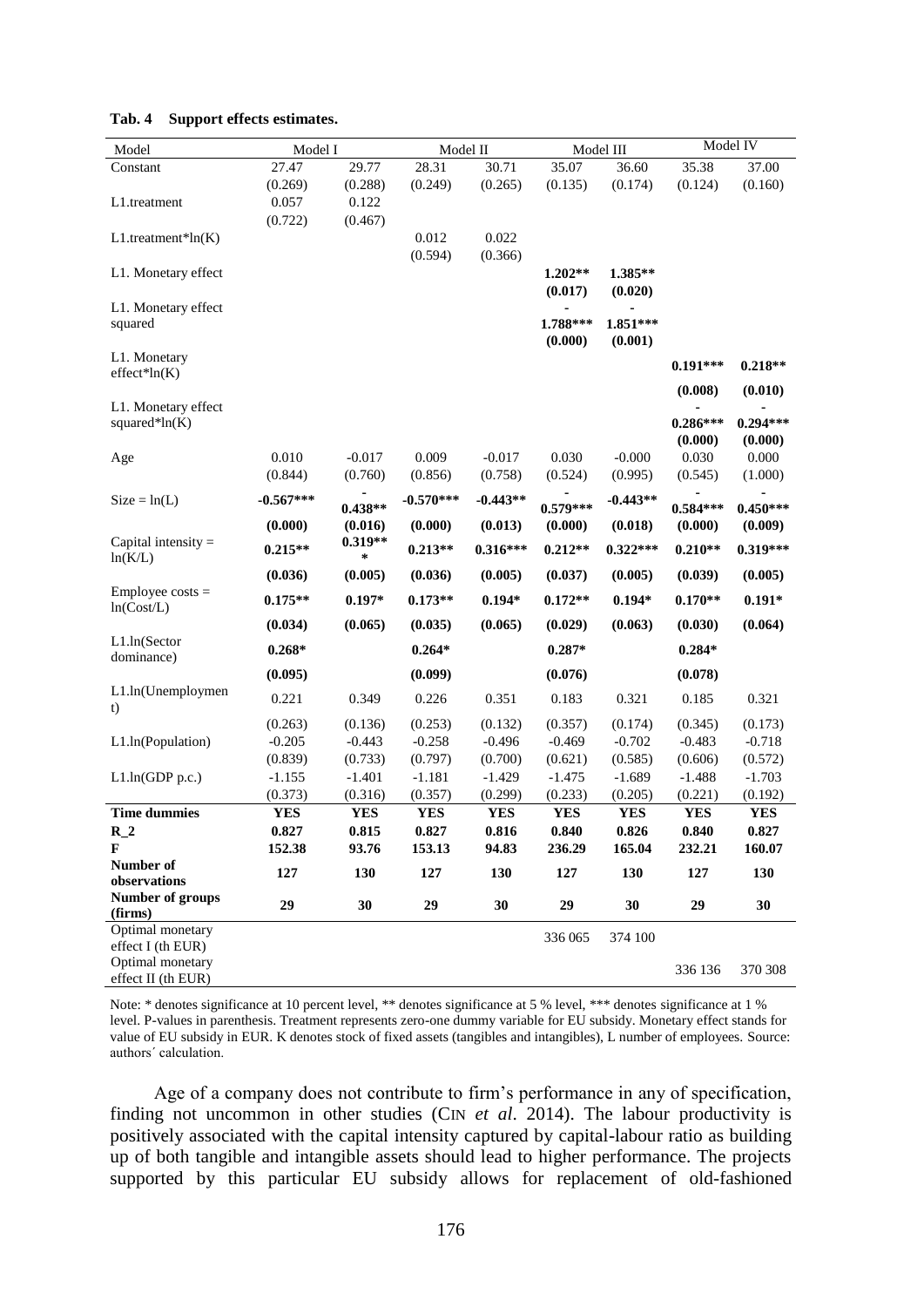technologies by new ones, a fact that should positively contribute to improvement of labour productivity and competitiveness via this channel. These outcomes are in line with prevalent empirical studies (PEETERS and DE LA POTTERIE 2005; CIN *et al*. 2014). Such a need was identified also in Slovak conditions (KAPUTA 2016).

Investments into human capital (average labour costs per employee ratio) are expected to bring about positive increase in labour productivity (CIN *et al*. 2014), as confirmed by statistically significant and highly positive elasticity coefficient in all specifications.

Regional characteristics are not significant, in all cases. However, the results might be biased do the missing data on lower than NUTS3 or LAU1 level for GDP p.c. or unemployment rate variable, respectively. Additionally, due to relatively small number of firms entering our dataset located in just a few regions (feature of the NACE16 sector) the regional characteristics might not play a significant part in specifying differences in labour productivity.

Due to the time dimension of our dataset (6 years in total) and clustering of EU support for NACE16 sector in later years of  $2007-2013$  programming period, the analysis of a delayed effect for robustness purposes was restricted to the lag of order 2. The effect of a subsidy seems to evaporate shortly after one year as no significant effect is found for lag 2. We are inclined to attribute this outcome to some of the following hypotheses. Firstly, a possible high speed of adjustment among non-treated firms reacting to increase in competitiveness of treated firms might lead to loss of statistical significance in subsequent year. Secondly, while first year positive effects might be induced by the introduction of new technologies or replacement of written-off capital stock, the consequent year is likely to be adversely affected by rise of operational costs related to newly-utilized capital or newly-hired employees. Lastly, assuming higher substitutability between labour and capital, initially positive effect might be just driven by an eventual reduction of lowerskilled labour force that formally leads to improvement in the labour productivity.

Another reason could lie in support of enterprises not in the regions with high concentration of wood processing sector. Sector is concentrated in Central Slovakia, as also number of applications for support suggests, but comparably fewer enterprises were supported in this region. Most of supported enterprises cannot take an advantage from sector concentration within the region, which could eliminate effect of support. As potential policy implications, the support should be extended behind just allowing the technology replacement, but better evaluate and understand level of technology upgrades within projects. Also, evaluate not only the project of the company, but wider environment around this company that could influence the support utilisation. The total amount of grants could be set to a slightly lower level per project than in these calls.

The inefficiency of the policy can also be caused by the policy itself. In general, it is the pick of winners and the weakness of government institutions to make adequate choices (STOREY, 1994). Inappropriate project selection occurs more often when different projects of different sectors are evaluated under one call (ŠIPIKAL 2015), because projects are often not evaluated by people directly aware of the sectors in detail, supporting the inappropriateness of "one size fits all" policy (TÖDTLING and TRIPPL 2005).

The technology transfer is one of most wanted and most used way of improvement competitiveness in wood processing industry (MERKOVÁ 2015), including manufacture of woods and products of woods. As study show, the direct support for this transfer is inefficient and do not lead to significant improvement. This could lead to several possible policy implications. If the companies only used the support as ordinary technology replacement, then it required better definition and selection of projects within measure or support the measures aimed at higher level or more direct innovation activities as introduction of new products or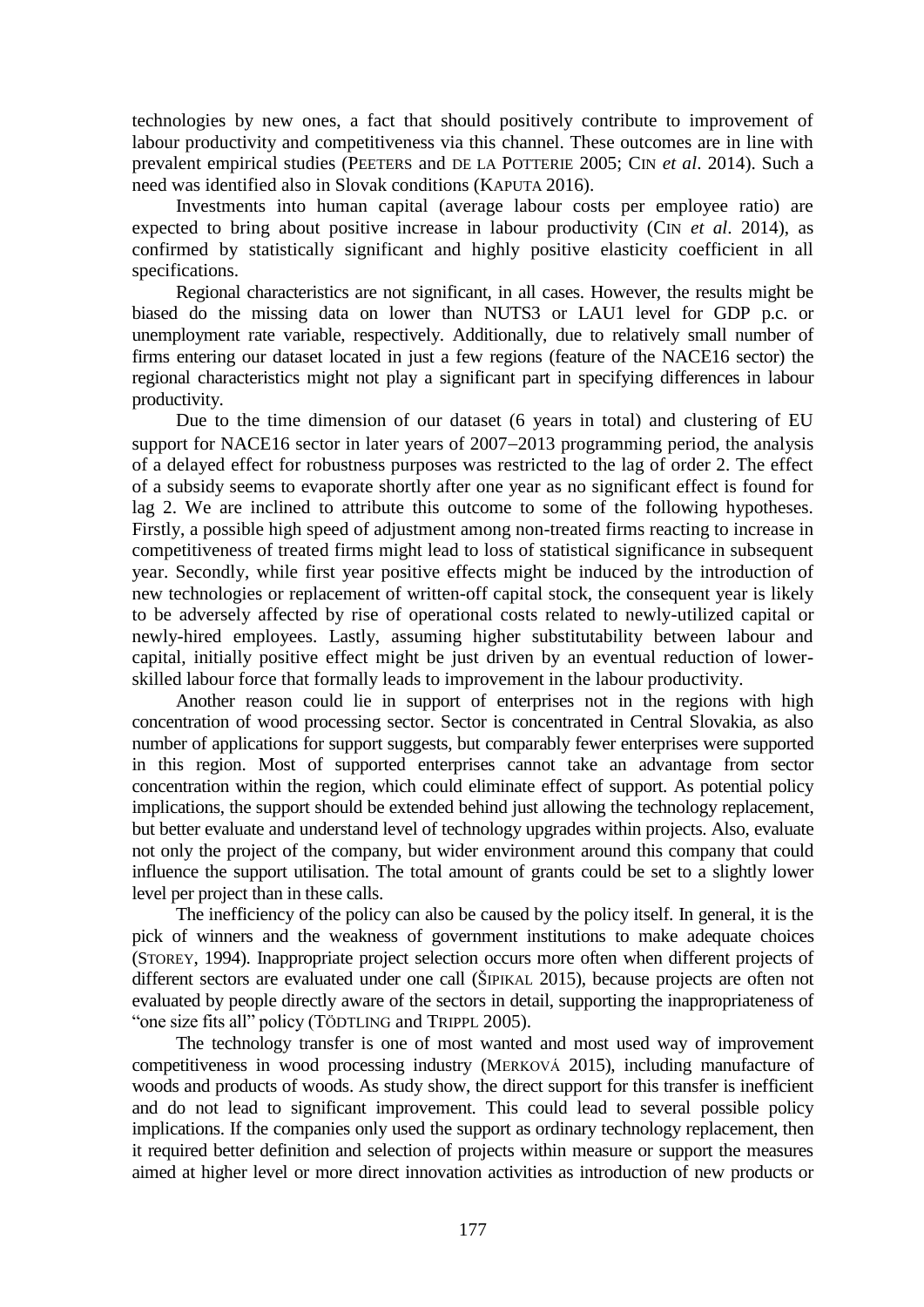cooperation with public research institutions. Another possibility is, that declared financial barriers by companies are not the main reasons for lower innovation activities in reality and policy should focus on activities generally more accepted as innovation drivers as common projects with public research or improvement of innovation culture within companies (especially small and medium ones), as suggested by other studies from countries with similar conditions (UKRAENSKI and KAJANUS 2011, RATNASINGAM *et al.* 2013)

### **CONCLUSIONS**

The support of enterprises from cohesion policy under sub measure .,Support for Introducing Innovation and Technology Transfer" was analysed and showed only limited benefits for wood processing enterprises. Most of the projects resulted in only a slight variation and upgrade technology, the overall effect is shown only as a short-term compared with companies that did not receive support. The size of firm, capital intensity and sector dominance were statistically significant variable influencing the effect of subsidies.

In the second model, the significance of amount of support play an important role, suggesting the support allowing more complex and more costly solution brings better results in productivity improvement. However, the optimal size of support was lower than real average support, indicating the overspending regarding the level of support. For small and medium enterprises probably lower level of project support will be satisfactory, allowing more project to be supported.

For further research, also the longer evaluation period will be interesting to analyse and influence support on enterprises' research or product innovations. Also, longer term analysis could answer longer term impact of subsidies that may not by visible after only few years.

#### **LITERATURE**

ABOWD J.M., KRAMARZ F, MARGOLIS D.N. 1999. High Wage Workers and High Wage Firms. Econometrica,  $67: 251-333$ .

AGUIAR L.P., GAGNEPAIN P. 2017. European Cooperative R&D and Firm Performance: Evidence Based on Funding Differences in Key Actions. In International Journal of Industrial Organization, forthcoming 2017.

BONDONIO D., GREENBAUM R. T. 2014. Revitalizing regional economies through enterprise support policies: an impact evaluation of multiple instruments. European Urban and Regional Studies, 21.1: 79-103.

BROWN N. D, DE QUEVEDO RUIZ J., MONTOLIO D. 2011. The link between public support and private R&F effort: what is the optimal subsidy?. Documents de treball IEB, 2011, 12: 1–38.

BUHAI S., COTTINI E., WESTERGAARD-NIELSEN N. 2008. Does Employment Protection Reduce Productivity? Evidence from US States. The Economic Journal, 117: F189-217.

CAPELLO R. *et al*. 2012. Knowledge, Innovation and Territory. Final Report. Milano, Politecnico di Milano. (Accessed 2.4.2013) http://www.espon.eu/export/sites/default/Documents/Projects/ AppliedResearch/KIT/FinalReport/KIT\_Final-Report\_final.pdf.

CAPRON H., CINCERA M. 1998. Exploring the spillover impact on productivity of world-wide manufacturing firms. Annales d'Economie et de Statistique. 49/50: 565–587.

CIN B.CH, KIM Y., VONORTAS N. 2014. The impact of Government R&D Subsidy on Firm Performance: Evidence from Korean SMEs. In: OECD Conference "Entrepreneurship, Innovation and Enterprise Dynamics", December 8-9, 2014. Available at: .http://www.oecd.org/sti/inno /5\_3\_Cin-Kim-Vonortas\_Final.pdf

COMPNET TASK FORCE, 2014. Micro-based evidence of EU competitiveness. The Complete Database. ECB Working Paper No. 1634, European Central Bank.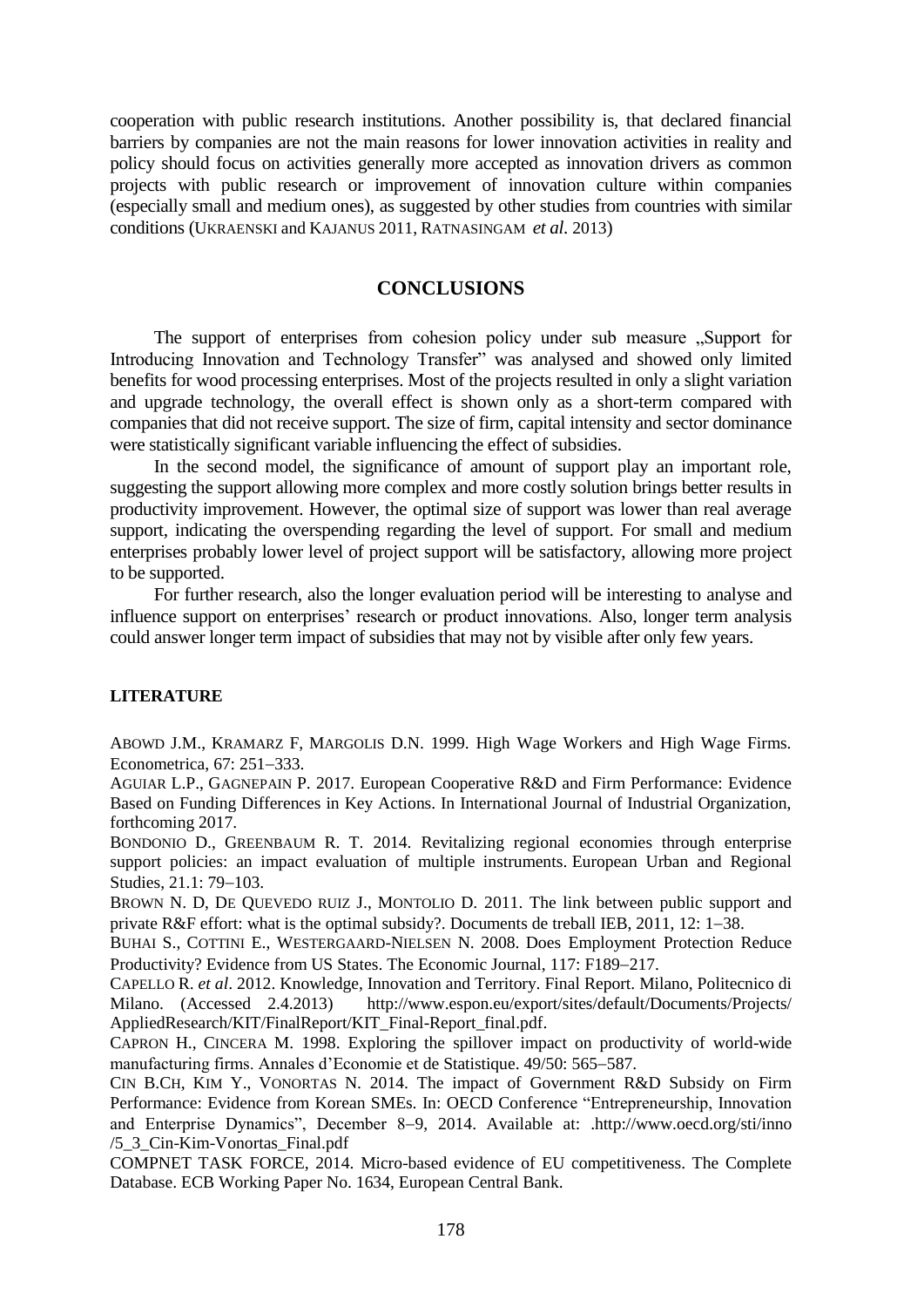CZARNITZKI D., KRAFT K. 2006. R&D and Firm Performance in a Transition Economy. Kyklos. 59(4): 481-496.

DE JONG J. P., MARSILI O. 2006. The fruit flies of innovations: A taxonomy of innovative small firms. Research policy,  $35(2)$ :  $213-229$ .

DUCH N., MONTOLIO D., BORDALEJO M. 2007. Evaluating the impact of public subsidies on a firm's performance: A quasi-experimental approach. Documents de treball IEB, 3:1.

DUCH - BROWN N., DE QUEVEDO RUIZ J., MONTOLIO D. 2011. The link between public support and private  $R&F$  effort: what is the optimal subsidy?. Documents de treball IEB, 12: 1–38.

HALL B. H., J. MAIRESSE 1995. Exploring the relationship between R&D and productivity in French manufacturing firms. Journal of Econometrics. 95: 263–293.

HIRSCH-KREINSEN H. 2008. Low-technology: a forgotten sector in innovation policy. Journal of technology management  $&$  innovation, 3(3): 11–20.

HORŇÁKOVÁ R. 2006. Vnútorné bariéry inovačného potenciálu a inovatívnosti malých a stredných podnikov drevospracujúceho priemyslu Banskobystrického kraja. Marketing a obchod. 2006, 62 p.

HUERGO E., TRENADO M., UBIERNA A. 2015. The impact of public support on firm propensity to engage in R&D: Spanish experience. Technological Forecasting and Social Change.

EUROSTAT. 2017. Manufacture of wood and wood products statistics, 12.4.2017 avaiable at: http://ec.europa.eu/eurostat/statistics-explained/index.php/Archive:Manufacture\_of\_wood\_and\_ wood\_products\_statistics\_-\_NACE\_Rev.\_2.

HELLERSTEIN J., NEUMARK D. 1999. Sex, Wages, and Productivity: An Empirical Analysis of Israeli Firm-Level Data. In International Economic Review, 40(1): 95–123.

KAPUTA V., PALUŠ H., VLOSKY R. 2016. Barriers for wood processing companies to enter foreign markets: a case study in Slovakia. European journal of wood and wood products, 74.1: 109–122.

LACH S. 2002. Do R&D subsidies stimulate or displace private R&D? Evidence from Israel. The journal of industrial economics, 50.4: 369–390.

LOUČANOVÁ E., PALUŠ H., DZIAN M. 2017. A Course of Innovations in Wood Processing Industry within the Forestry-Wood Chain in Slovakia: AQ Methodology Study to Identify Future Orientation in the Sector. Forests, 8(6): 210.

MERKOVÁ M., DRÁBEK J., JELAČIĆ D. 2015. Evaluation of Investment Management and Business Performance in Wood Processing Industry in Slovakia. Drvna Industrija, 66(3): 241–249.

PAROBEK J. *et al.* 2016. Competitiveness of central European countries in the EU forest products market with the emphasis on Slovakia. Acta Facultatis Xylologiae Zvolen,  $58(1)$ :  $125-136$ .

PEETERS C., DE LA POTTERIE B. 2005. Innovation Capabilities and Firm Labor Productivity. In Druid Tenth Anniversary Summer Conference, Copenhagen: Denmark, pp. 1–17.

RAMENSTEINER E. *et al*. 2005. Innovation and entrepreneurship in forestry in central Europe. Leiden: Brill.

RATNASINGAM J., YOON C. Y., IORAŞ F. 2013. The effects of ISO 9001 quality management system on innovation and management capacities in the Malaysian furniture sector. Bulletin of the Transilvania University of Braşov, Series II. Forestry, Wood Industry, Agricultural Food Engineering,  $6(55)$ :  $63-70$ .

REINKOWSKI J. *et al*. 2010. Do Public Subsidies Add to Private Sector R&D Activity? Microeconometric Evidence for Regional Innovation Policy in East Germany. Working Paper. Gesellschaft für Finanz-und Regionalanalysen (GEFRA) Münster.

RODRÍGUEZ-POSE A., FRATESI U. 2004. Between development and social policies: the impact of European Structural Funds in Objective 1 regions. Regional Studies, 38(1): 97–113.

SARVAŠOVÁ Z. *et al*. 2010. Support for innovation in forestry in rural development programmes of six European countries. COST Action E51–Policy Integration and Coordination: the Case of Innovation and the Forest Sector in Europe. Luxembourg. Publications Office of the European Union, 87-106.

SUJOVÁ A., HLAVÁČKOVÁ P., MARCINEKOVÁ K. 2015a. Evaluating the competitiveness of wood processing industry. Drvna Industrija,  $66(4)$ : 281–288.

SUJOVÁ A., HLAVÁCKOVÁ P., SAFARÍK D. 2015b. The analysis of performace in the wood processing industry through ratio indicators. Acta Facultatis Xylologiae Zvolen, 57(2): 165–178. STOREY D. J. 1994. Understanding the small business sector. Routledge.